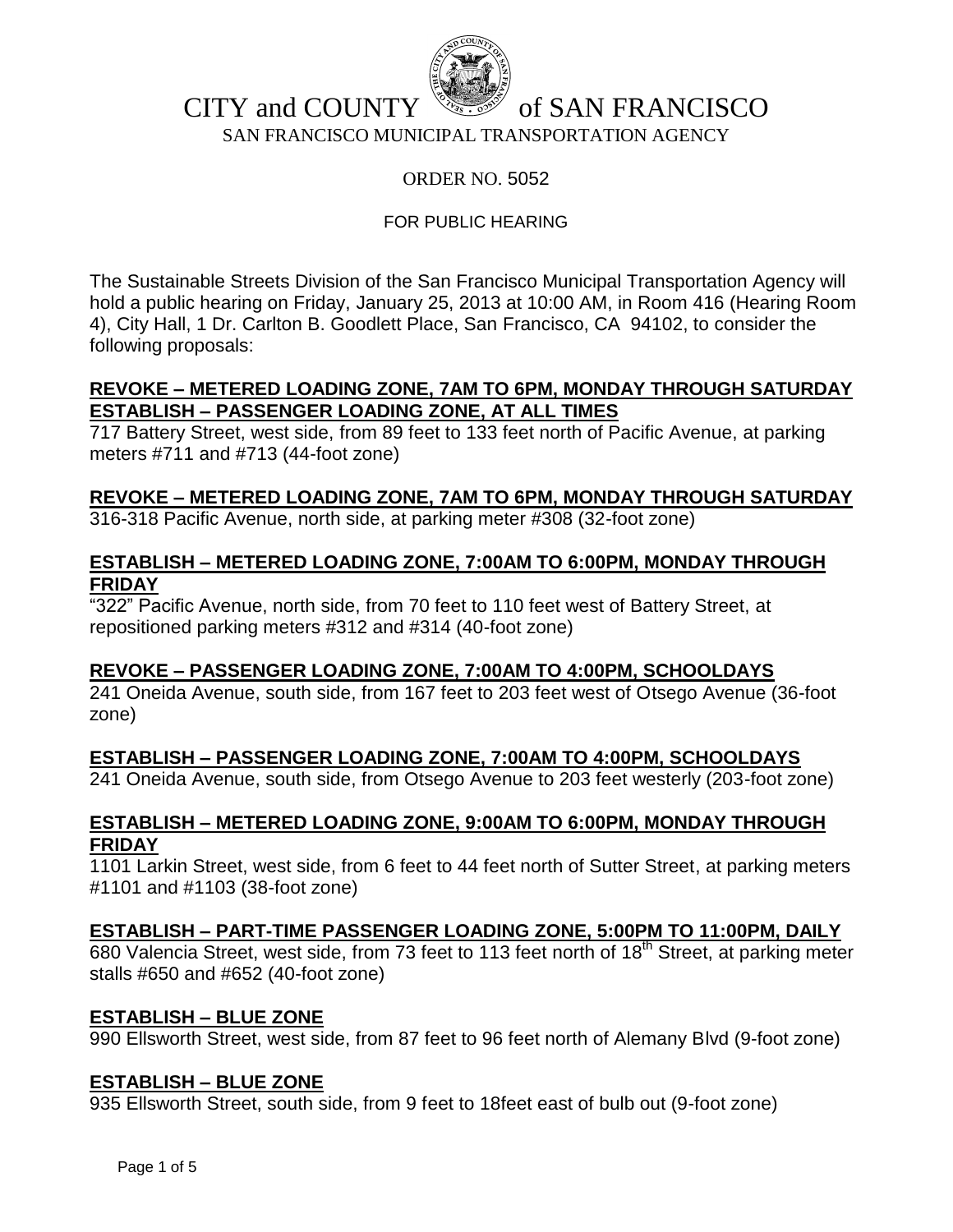

## CITY and COUNTY  $\mathbb{R}^n$  of SAN FRANCISCO

SAN FRANCISCO MUNICIPAL TRANSPORTATION AGENCY

## ORDER NO. 5052

## FOR PUBLIC HEARING

## **ESTABLISH – PASSEGNER LOADING ZONE (DURING POSTED SERVICES)**

"2" Arroyo Way, west side, from 50 feet to 94 feet south of Teresita Boulevard (44-foot zone)

### **ESTABLISH – 30 MINUTE GREEN METER, 9AM TO 6PM, MONDAY THROUGH SATURDAY**

 $\overline{610}$  Bryant Street, north side, from 222 feet to 244 feet west of 4<sup>th</sup> Street, at parking meter #628 (22-foot zone)

## **REVOKE – PART-TIME PASSENGER LOADING ZONE, 8AM TO 5PM, MONDAY THROUGH FRIDAY**

3330 Geary Boulevard, north side, from 148 feet to 166 feet west of Parker Avenue, at parking meter #3318 (18-foot zone)

### **REVOKE – BLUE ZONE**

3330 Geary Boulevard, from 0 feet to 18 feet east of parking meter #3312 (18-foot zone) (relocation due to non-compliant location)

### **ESTABLISH – BLUE ZONE**

3300 Geary Boulevard, north side, from 6 feet to 30 feet west of Parker Avenue (24-foot zone)

### **ESTABLISH - PASSENGER LOADING ZONE, 6:00PM TO 10:00PM, DAILY (WHEN VALET IS PRESENT)**

580 Hayes Street, north side, from 75 feet to 97 feet east of Laguna Street (22-foot zone)

## **ESTABLISH – GREEN ZONE, 9AM TO 6PM, MONDAY THROUGH SATURDAY**

"1098" Mariposa Street, north side, from 19 feet to 37 feet east of Mississippi Street (18-foot zone)

## **ESTABLISH – YELLOW METERED LOADING ZONE, 9:00AM TO 6:00PM, MONDAY THROUGH SATURDAY**

 $3<sup>rd</sup>$  Street, east side, from King Street, 33 feet to 75 feet northerly, at parking meters #723 and #725 (42-foot zone)

## **ESTABLISH – PASSENGER LOADING ZONE, 6:00AM TO 10:00PM, DAILY**

1601 –  $28<sup>th</sup>$  Avenue, west side, from 0 feet to 22 feet south of Lawton Street (22-foot zone)

## **ESTABLISH – SIX-WHEEL LOADING ZONE, 7:00AM TO 6:00PM, MONDAY THROUGH FRIDAY**

 $479$ " Stevenson Street, south side, from 119 feet to 169 feet east of 6<sup>th</sup> Street (50-foot zone)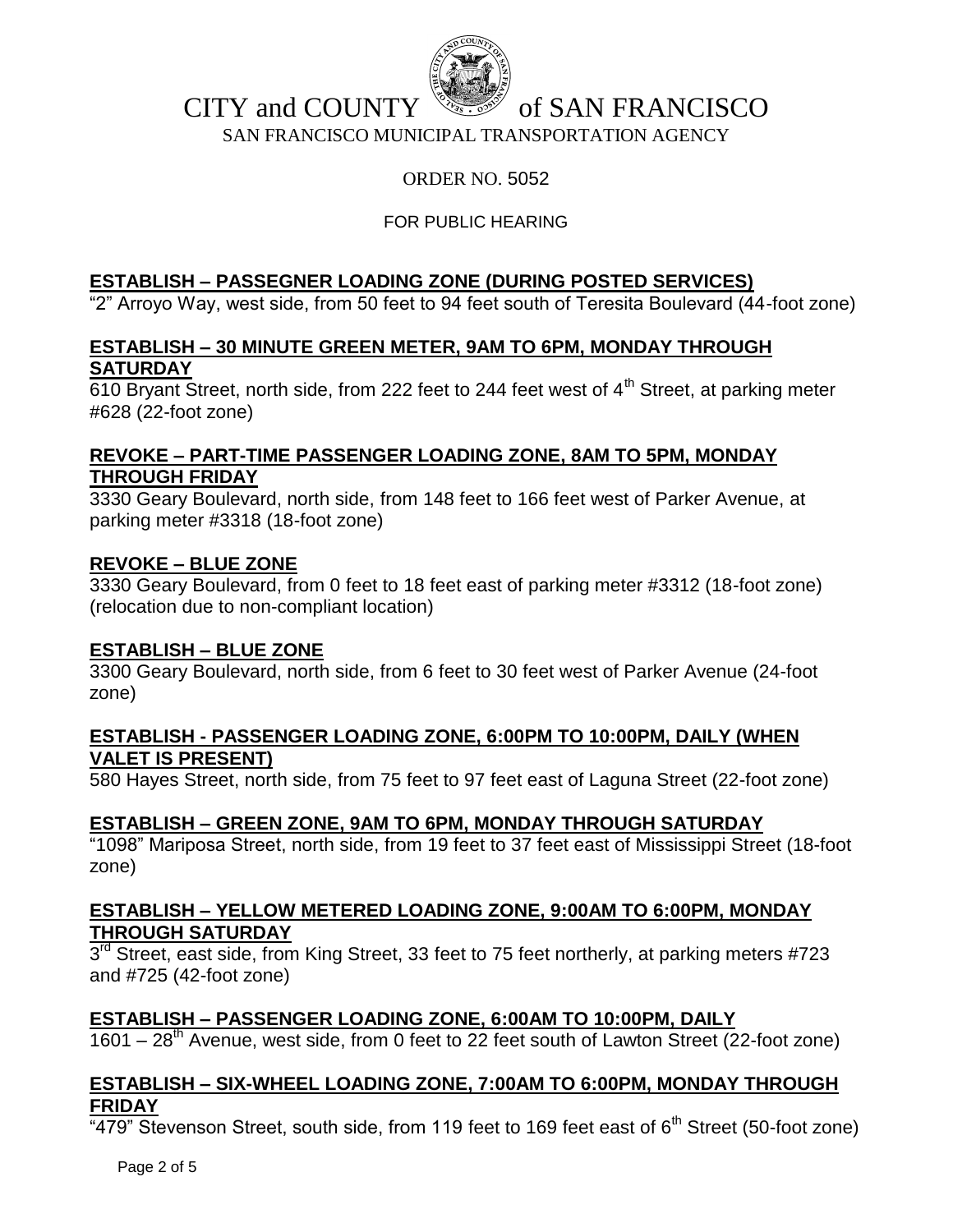

## CITY and COUNTY  $\mathbb{R}^n$  of SAN FRANCISCO SAN FRANCISCO MUNICIPAL TRANSPORTATION AGENCY

## ORDER NO. 5052

## FOR PUBLIC HEARING

## **ESTABLISH – PART-TIME PASSENGER LOADING ZONE, 7:00AM TO 6:00PM, MONDAY THROUGH FRIDAY**

175 Junipero Serra Boulevard, east side, from 5 feet to 49 feet north of Darien Way (44-foot zone)

### **ESTABLISH – PART-TIME PASSENGER LOADING ZONE, 7:00AM TO 6:00PM, MONDAY THROUGH FRIDAY**

"65" Darien Way, north side, from 51 feet to 69 feet west of San Rafael Way (18-foot zone)

### **ESTABLISH – YELLOW ZONE, 7:00AM TO 6:00PM, MONDAY THROUGH SATURDAY**

1970 Carroll Avenue, north side, from 2 feet to 32 feet east of driveway (30-foot zone)

### **REVOKE – BLUE ZONE**

1520 Stockton Street, east side, from 105 feet to 132 feet north of Green Street (27-foot zone) (to be relocated due to ADA non-compliance and parking meters installed in its place)

### **ESTABLISH – BLUE ZONE**

1500 Stockton Street, east side, from 7 feet to 27 feet north of Green Street (20-foot zone)

### **REVOKE – PASSENGER LOADING ZONE, DURING BUSINESS HOURS**

1520 Stockton Street, east side, from 70 feet to 105 feet north of Green Street (35-foot zone)

#### **ESTABLISH – 30-MINUTE GREEN METER, 9AM TO 6PM, MONDAY THROUGH SATURDAY**

1520 Stockton Street, east side, from 70 feet to 90 feet north of Green Street (20-foot zone)

## **ESTABLISH – PART-TIME PASSENGER LOADING ZONE, 8AM TO 6PM, MONDAY THROUGH FRIDAY, AND 8AM TO 5PM, SATURDAY**

1520 Stockton Street, east side, from 90 feet to 132 feet north of Green Street (42-foot zone with two new parking meters)

## **ESTABLISH – PART-TIME SHUTTLE BUS ZONE, 9AM TO 10PM, SATURDAY AND SUNDAY)**

"255" Washington Street, south side, from 110 feet to 153 feet west of Davis Street, at Reino meter # 17 and 19 (43-foot zone)

### **ESTABLISH – PART-TIME PASSENGER LOADING ZONE, 7:00AM TO 6:00PM, MONDAY THROUGH FRIDAY**

2733 Lombard Street, south side, from 0 feet to 30 feet east of the west property line (30-foot zone)

Page 3 of 5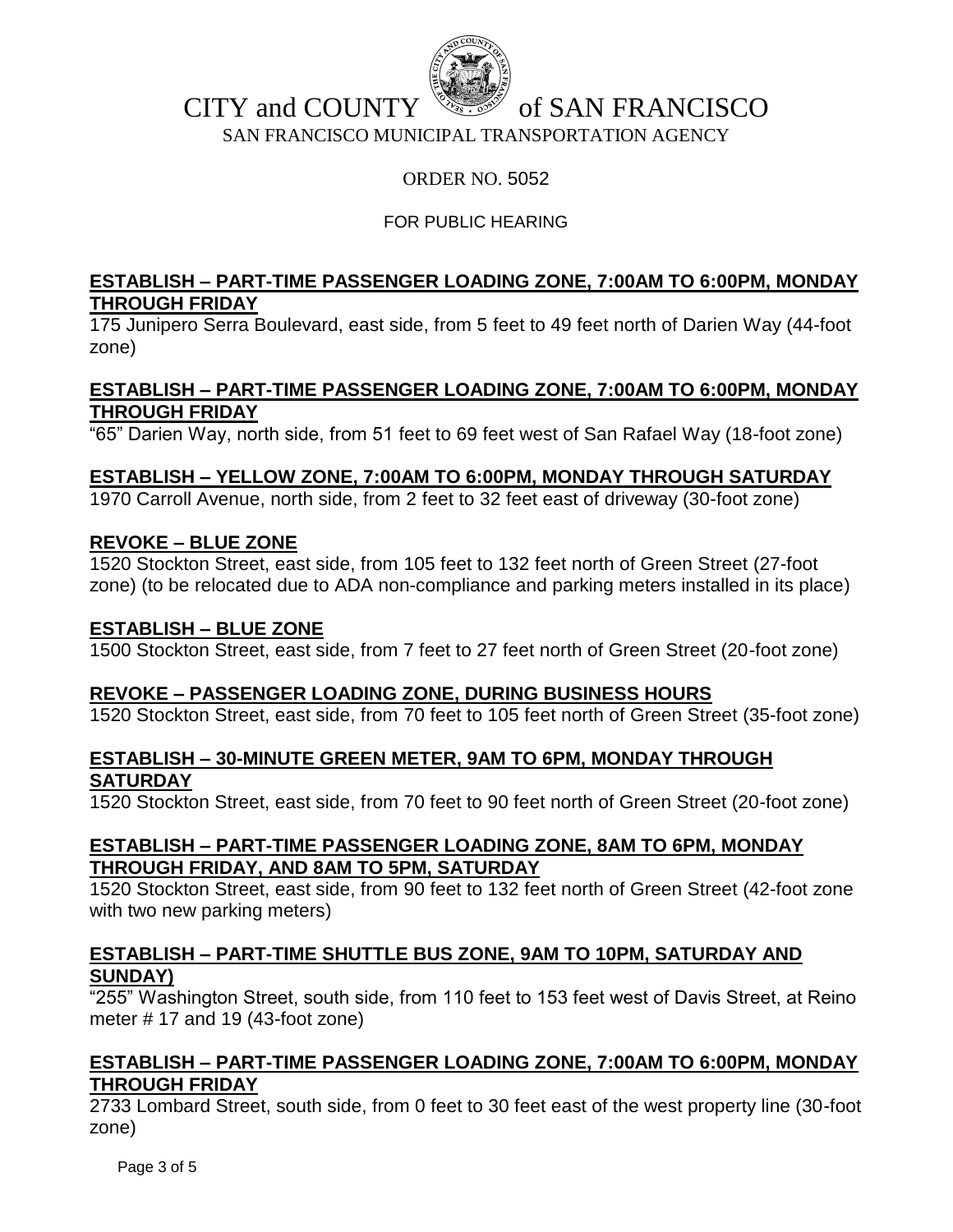

# CITY and COUNTY  $\mathbb{R}^n$  of SAN FRANCISCO

SAN FRANCISCO MUNICIPAL TRANSPORTATION AGENCY

## ORDER NO. 5052

## FOR PUBLIC HEARING

#### **ESTABLISH – YELLOW ZONE, 8:00AM TO 6:00PM, MONDAY THROUGH SATURDAY**

2948 Folsom Street, west side, from 0 feet to 40 feet south of north property line (40-foot zone)

### **ESTABLISH – PART-TIME PASSENGER LOADING ZONE, 8AM TO MIDNIGHT, DAILY**

200 Fell Street, north side, from 5 feet to 71 feet east of driveway (66-foot zone) (eastern portion of zone, from 49 feet to 71 feet east of driveway, will have accessible access)

#### **REVOKE – BLUE ZONE ESTABLISH – 30 MINUTE GREEN METER, 9AM TO 6PM, MONDAY THROUGH SATURDAY**

 $5075 - 3^{rd}$  Street, east side, from 24 feet to 42 feet north of Revere Avenue (18-foot zone) (relocating blue zone to Revere for better library access and to utilize new ramp installation)

### **ESTABLISH – 30 MINUTE GREEN METER, 9AM TO 6PM, MONDAY THROUGH SATURDAY**

1698 Revere Avenue, north side, from 24 feet to 36 feet east of  $3<sup>rd</sup>$  Street, at meter # 1692 (12-foot zone)

### **ESTABLISH – BLUE ZONE**

1628 Revere Avenue, north side, from 36 feet to 48 feet east of 3<sup>rd</sup> Street, at meter # 1690 (12-foot zone)

Public hearings are held once a month at City Hall to legislate the installation of new colored zones. The zones usually recommended for this process are blue, green, white, and yellow. The purpose of the hearing is for residents to express their concerns regarding proposed changes affecting their streets. All interested parties are encouraged to attend. At the Public Hearing, the Hearing Officer will review the items and listen to residents, then make a final decision. Upon approval and payment of any applicable installation fees, zones will be installed as soon as scheduling permits.

Opinions on these proposed changes may be filed in writing prior to the hearing by email [link to [sustainable.streets@sfmta.com](mailto:sustainable.streets@sfmta.com) with the subject line "Public Hearing." Written opinions may also be transmitted to the Sustainable Streets Division via **fax at 415.701.4737** or by mail: **Color Curb Public Hearing, Sustainable Streets Division, One South Van Ness Avenue, 7th Floor, San Francisco, CA 94103-5417**.